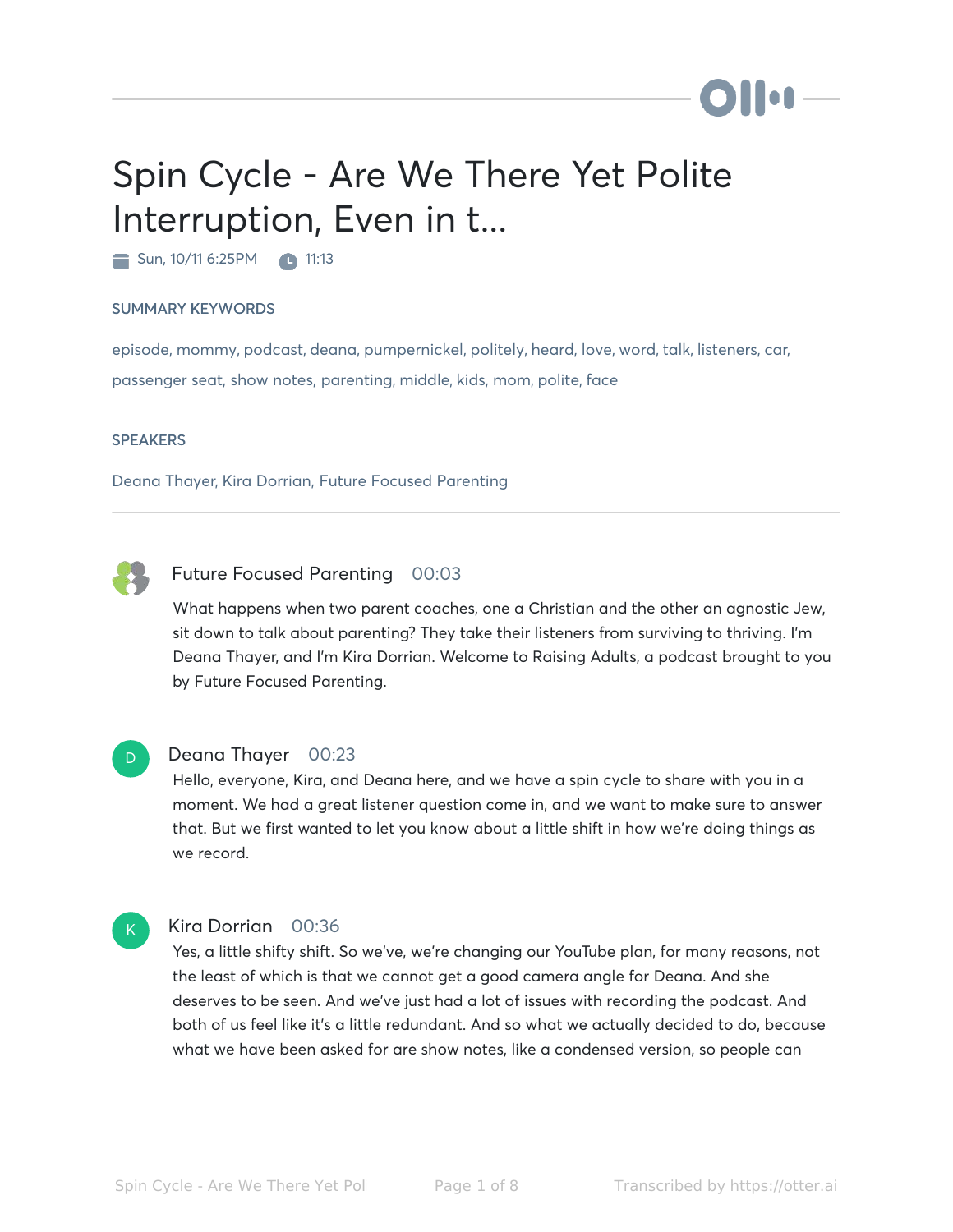kind of get the gist, go back to some of the key points, you know, be reminded of what the book is that we recommended, or whatever it is. And so Deana came up with this brilliant idea of doing video show notes. And we actually think that's going to be the best way to use our YouTube channel. So we're going to start recording, like around a 10 minute video, after every episode that kind of summarizes. It gives the, just gives those key points, and some of the take home stuff. And so that way listeners who've heard the whole episode, if you want kind of a reminder, and those show notes, you can go to YouTube and check that out. And people who prefer to watch on YouTube have an opportunity to kind of get the gist of the podcast without it really feeling so clunky in our laundry room.

### Deana Thayer 01:46

Absolutely. And I think they can still get a sense of what the episode is about, still go over and listen to the whole thing if they want. The other thing that will be on there is any resources that we mentioned. So if we do mention a book, we'll make sure that that's in the video. Or if we mentioned a certain person or practitioner, we'll make sure that that's there as well. And you'll be able to see not just my right ear, be able to see my whole face.



D

#### Kira Dorrian 02:08

It's such a beautiful face listeners, you need to see it.

#### $\overline{D}$

K

## Deana Thayer 02:11

So that will be wonderful. And one thing that's going to be great about this is people who do want to watch can still do it. And I agree with your word, it keeps out the clunkiness,we were, those of you saw, we were saying hello first on the video, then starting the audio, have to say goodbye on the video, I think this is going to be a lot cleaner. And I think people are gonna really like it. So we want to let you know that that's coming. And hopefully it's going to be really helpful to those of you who have been asking the where's, where's more of a great condensed synopsis of what this episode is about.

### Kira Dorrian 02:41

Yeah. And so that's gonna start not next week, because next week, we have Melissa Lieberman, the corporate mom coach on, she's so fantastic. And she you know, we can't video interviews, which I guess it's complicated. We're not all in the same room. Right? So, next week, it'll just be an audio version of the podcast on YouTube. And then after that, we'll move forward to our little 10 minute synopsis.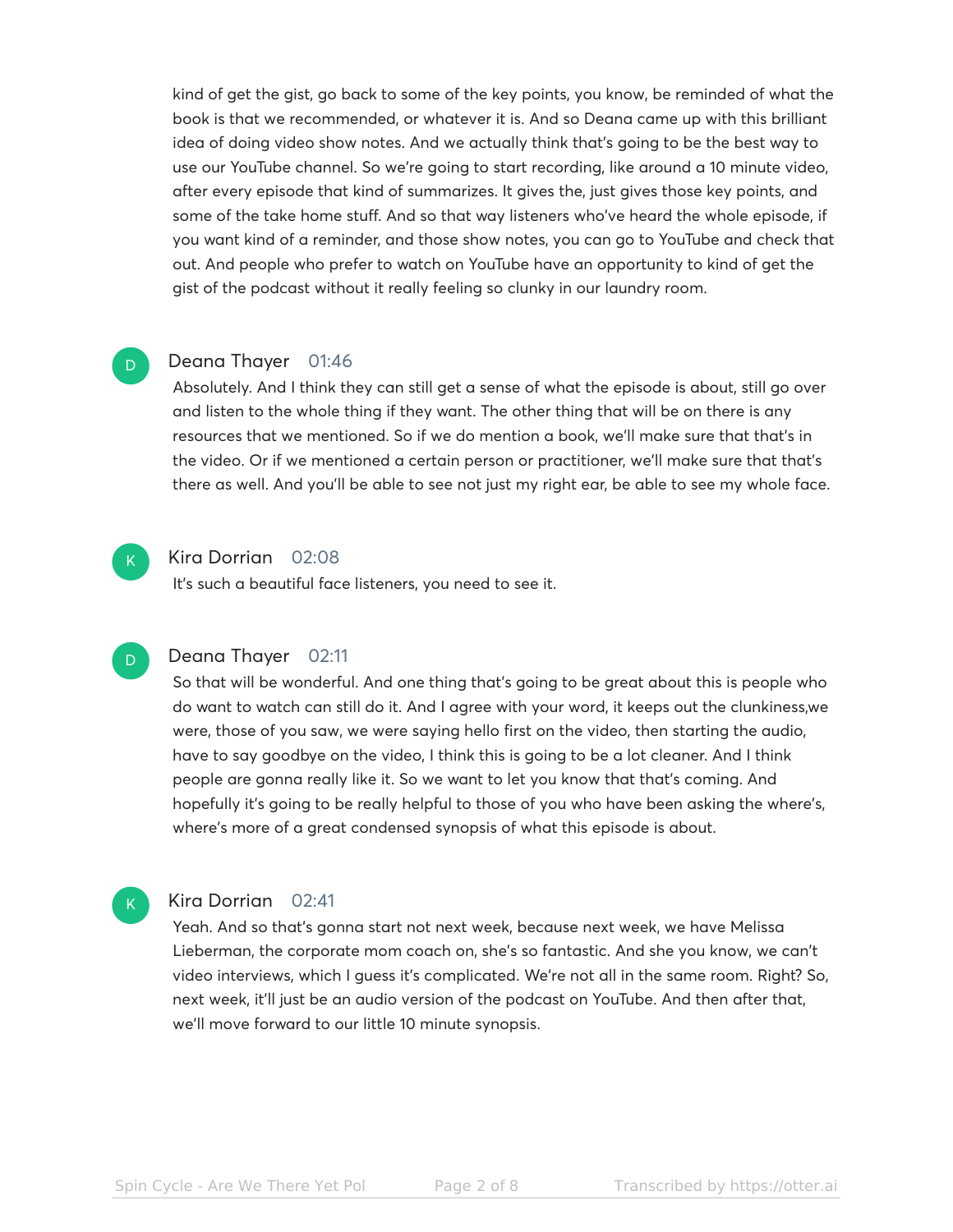#### Deana Thayer 03:03

Starting with the following episode, you'll see that 10 minute synopsis where you can get really the essentials of the episode in a shorter timeframe. So you'll still get to see us.

#### Kira Dorrian 03:11 K

Yeah. Alright, so let's move on to our listener questions. So Ariana wrote, and she asked a great question. She said, I love this idea of the interrupt rule. That's so great. I can't wait to implement that. But what do I do when I'm in the car, and my kids can't reach me, they can't touch my arm or my shoulder or my hip or whatever? And especially and she brought up like when her and her husband are, you know, having a conversation, they want to have a grown up conversation and the kids are in the back going, Mom, Dad, Mom. You know, how do you create that same level of respect and that same level of politeness from your children in a situation where let's be honest, it's actually so much harder for them to do what we're asking.

#### Deana Thayer 03:52

Yeah, or maybe they literally can't reach you or it wouldn't be safe to do so. If you're in a vehicle or some other scenario, they can't get their hand on your arm. I mean, that's the truth of it.



D

 $\overline{\mathsf{D}}$ 

## Kira Dorrian 04:02

And in the car, what's tricky is they can't see your face. And because they don't drive, they also don't always know when you're in the middle of something that's important where you actually can't give them your attention. You're changing lanes on the freeway, or whatever.

#### Deana Thayer 04:14

That's a great point that I hadn't even thought of that extra layer of what if you really need to pay attention to GPS right now?



D

#### Kira Dorrian 04:20

I can think of something that we do to resolve that. But so let's talk about it because you had a really cool, I love, I love your solution to this. So tell our listeners.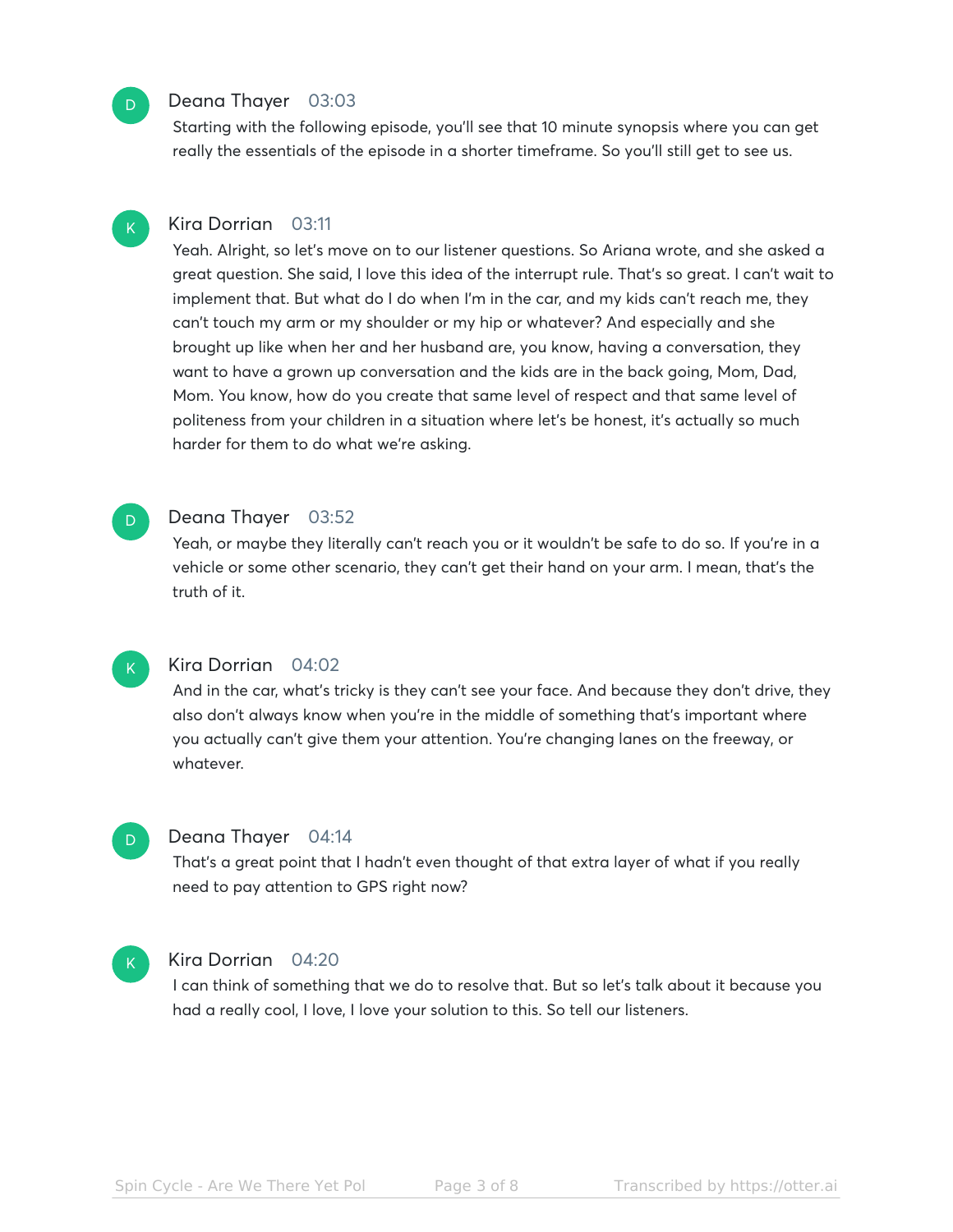## Deana Thayer 04:29

So we actually had a code word. And so that way, if I heard this word from the backseat, then I would know that my children needed me and I could say oh, I hear that you need me because I heard the code word. And I'm gonna need to finish what I'm saying to the person in the passenger seat. Or you know what? Mommy is at the part where she really needs to pay attention to our directions but then I'll be right with you. And it just let me know they needed me but eliminated the chaos of repetitive mommy, mommy, mommy, and getting into where the car is a noisy disaster area.



D

### Kira Dorrian 05:00

Yeah, I love that. Pumpernickel. I mean, why not? Yeah, it's a great one. I'm not gonna just say that in a sentence, right? Your ear is gonna catch that.



#### Deana Thayer 05:08

Yes. Did I not say that that was it? Yeah, that was our word. It was funny.



## Kira Dorrian 05:11 No, you did.



## Deana Thayer 05:12

I did? I don't know. Well, it's, that's what our word was. And we would often even do the thing where you squish your cheeks. And that was our favorite word to say, while doing that, you know? You never did this. You're giving me this confused face. Okay. So apparently, your family does not play this.



Kira Dorrian 05:28 No.



Deana Thayer 05:29 So say pumpernickel.



Kira Dorrian 05:30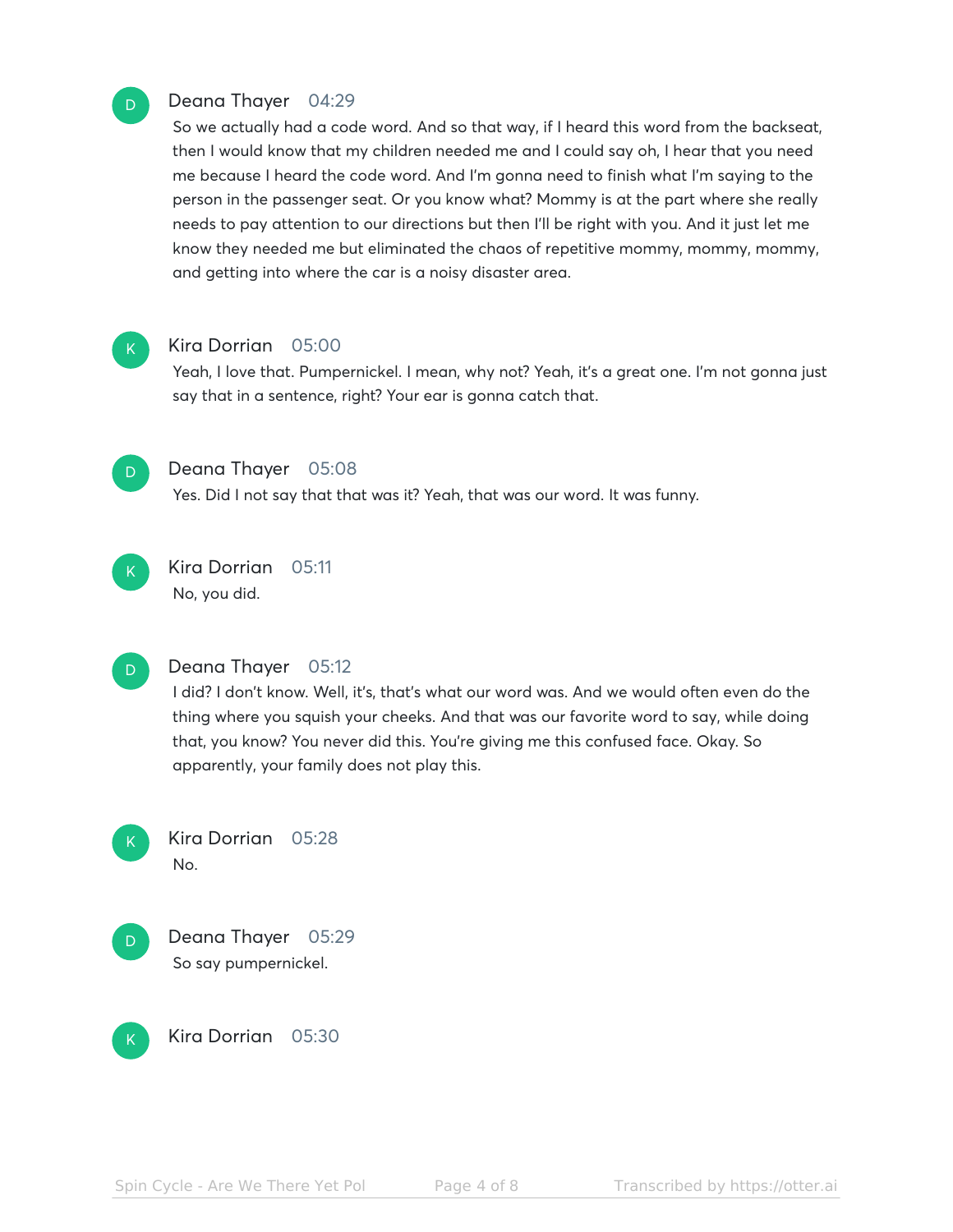Pumpernickel.

## D

## Deana Thayer 05:32

Okay, now you have to watch. We'll have to do this on the show notes. Because someday we're gonna, we're gonna play this game on a show notes episode.



## Kira Dorrian 05:40 Oh, my goodness.



## Deana Thayer 05:41

Because it's truly funny. Anything with any like, plosive, it's extra hilarious. Pumpernickel.



## Kira Dorrian 05:50

This is officially my favorite episode ever.



## Deana Thayer 05:52

So this word because we laughed at it in other settings, they knew it would get my attention. Does this make sense?



## Kira Dorrian 05:57

Yeah. Okay, so I have two thoughts on this. So the first thing was, if Dave was driving, and I was in the passenger seat, I would actually just reach my hand around and they put their foot on my hand so that we were still kind of having the same general idea of, I'm letting you know, I hear you. And you can, you can do something about it. Because that's the thing is they want, what they really want is to know that you've heard them. Yeah. And so ignoring, it's a natural instinct to kind of set the tone of like, I, can't you see that I'm in the middle of something, I'm going to ignore you. But actually, what they want to know is that they're being seen and heard. And you will get to them, which I think we talked about on the manners episode.



## Deana Thayer 06:35

Why that's, I mean, that's so great. They're reaching back. And then there's still some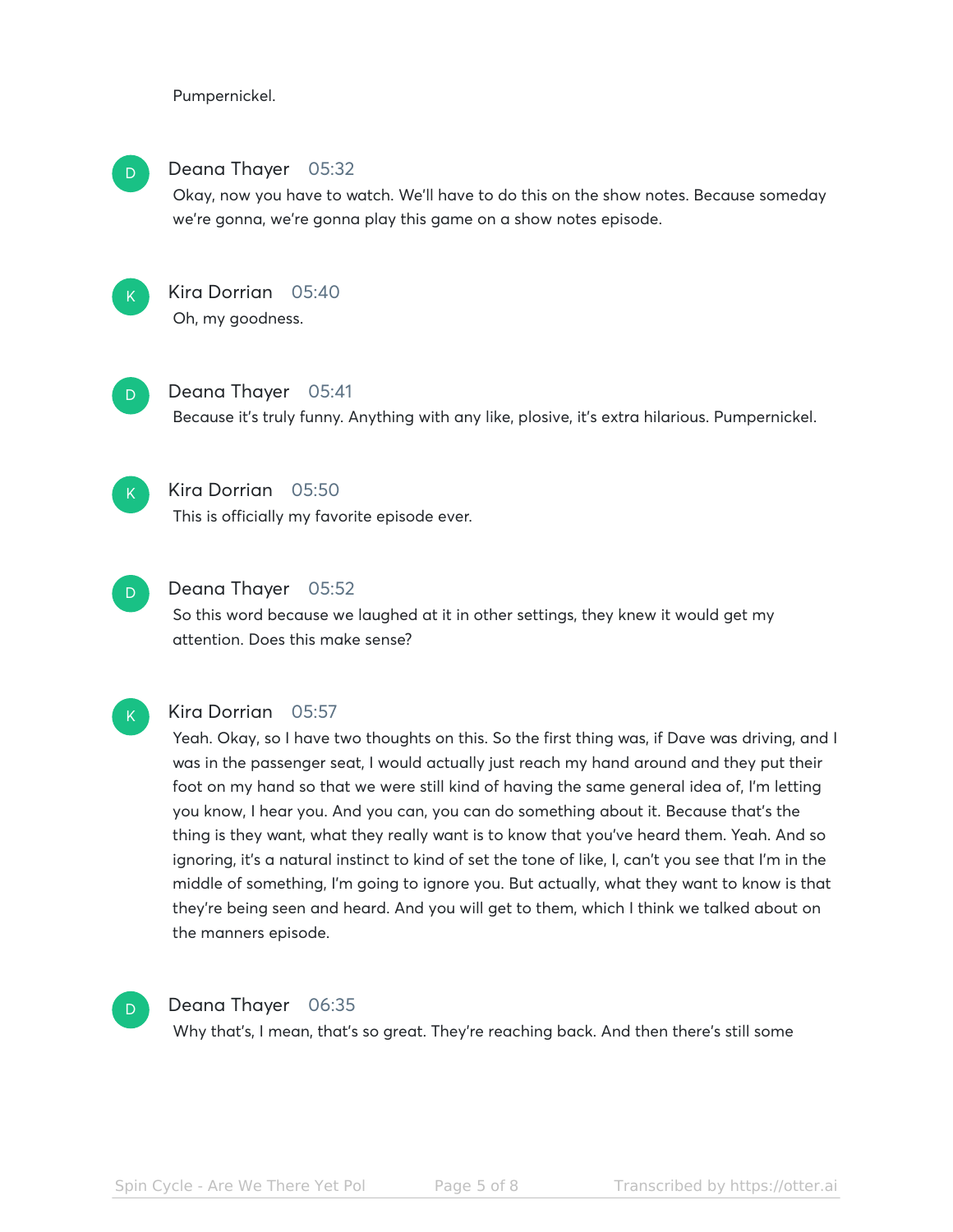physical contact or like the code word or something where then you can acknowledge, I hear you, because then that is what ramps them up. Well, I'm being ignored. I'm not being heard. I must need to do it more, louder, right? Surely that will solve my problem?

## Kira Dorrian 06:50

K

D

Yes. Well, and like I said, they can't see your face. So it you know, it provides a very different scenario for them feeling seen and heard. So that was one thing that we did. The other thing, and I've done this, not just in the car. I personally, like the mom, Mommy, Mommy, Mama Mama, like that just get so deeply under my skin. Oh, um, and especially when I'm clearly in the middle of something like I'm cooking dinner. And they're like, Mom, Mommy, mommy. So what I've actually taught them to do is to say, Mom, I can see you're in the middle of something. When you have a moment could I have your attention, please? Now, obviously, my kids are older. That's not going to work with a three year old. But because we were doing these things when they were three, it wasn't so shocking for them to be given some new instructions about how you politely interrupt me. And it works like a charm. Because there is something about a seven year old saying, excuse me, I can see you're in the middle of something right now. Right? That kind of puts most adults at ease, like, wow, this child is being really thoughtful of the situation and of the fact that I am in the middle of something. They're being observant. So I've seen it work really well with their teachers as well. But at home, it, it for me, it diffuses my frustration when they want to talk to me while I'm cooking or in the car and I'm changing lanes in the freeway. So Rhiannon will often, she's, she's better at it than Rhys, you know, she loves to listen to music in the car. So we'll get in the car. I'll be reversing and she'll say, Mommy, I can see that you're busy driving right now. When you have a moment, could we turn the radio on? And it just helps me I feel I'm not like, you know, what's the word like, all stressed and tense because someone's screaming at me from the backseat.

#### Deana Thayer 08:30

You made me think of something that is really applicable here. And that is something that I use with my kids, although it's an idea I got from another fantastic mom. And she would often if she was requested to do something at an inopportune time, or maybe even in not the most respectful and polite way would ask right back, do you have a polite request for me? And it makes such a difference. And so I ended up using that with Cienna and Marc. And it was, it was beautiful. And that way I didn't get the repetitive Mommy, Mommy, Mommy, or I need this, or can we do this right now? I could turn it back to them. And you and I both are big fans of questioning. So I could say, do you have a polite request for me? And give them that chance to ask politely and calmly, and that diffuses things, but there's also something on the front end, and I thought of that even with younger kids. I would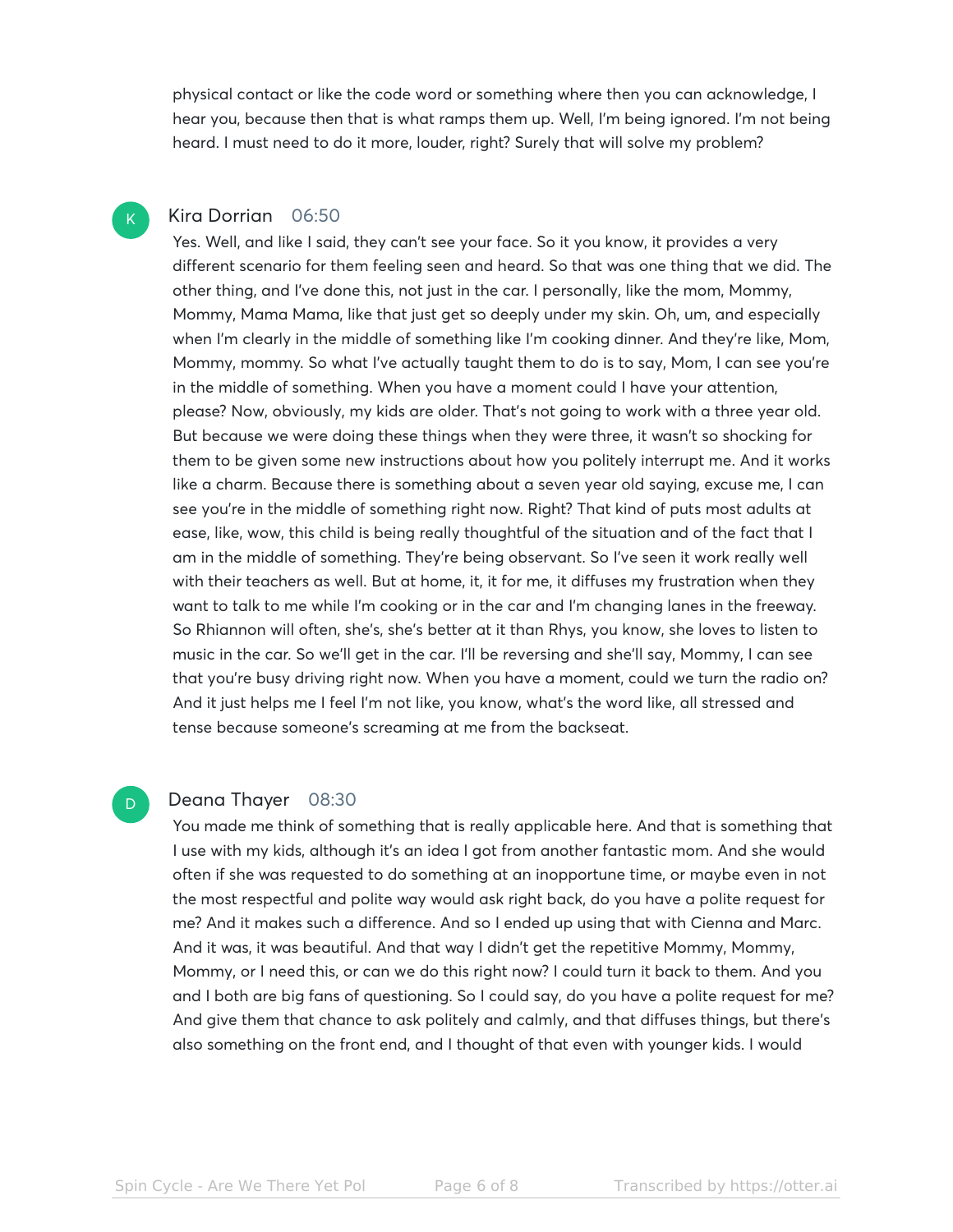sometimes teach my kids to ask, are you busy? And they could say that even when they were little. And I still have cute memories of them... You busy mommy? Because then I could say, oh yes, but I'll be right with you, or no, what do you need? And it's their way of also using questioning, which is such a great skill to learn really early on. Ask what people are up to, how are they feeling? How are they doing? This is one small way you can do that. So it's, it's just one of my favorites.

#### Kira Dorrian 09:44

I love that. And you know what I love about do you have a polite question for me, is you're, you're giving them that gentle reminder. You are still setting that boundary, but you're doing it in this really loving and kind of gracious way right? Like oh, I can see that you forgot how we ask, right, for help in a situation like this, and then it doesn't feel punitive at all. It's just a gentle reminder. And then oh, yeah, I need to rephrase. You know, you have a polite request. Yeah, how do we say that politely?



K

Deana Thayer 10:11 Yes. Let me rephrase.



D.

K

#### Kira Dorrian 10:12

I love that. That's awesome. Fabulous. Well, Ariana, I hope that was helpful. And other listeners, I hope that was helpful. Oh, you know, whatnwe're gonna talk about? We found out that podcast hosts are supposed to name their listeners.

Deana Thayer 10:27 Oh yes. Right. That's right.

## Kira Dorrian 10:28

You're supposed to name them with a cute name. So here's what we came up with for you. You guys are FFPs, you're future focused parents. FFPs. What do you think? Do you like it? Do you have a better idea? Write in. Let us know. Let us know info@futurefocusedparenting.com and if you have any questions, FFPs, feel free to write them in you know, we love our spin cycles. So you can send that to that email address. Don't forget to follow us on Instagram and Facebook @FutureFocusedParenting and @RaisingAdultsPodcast. This has been a fun one. I enjoyed it immensely. Thanks for listening.